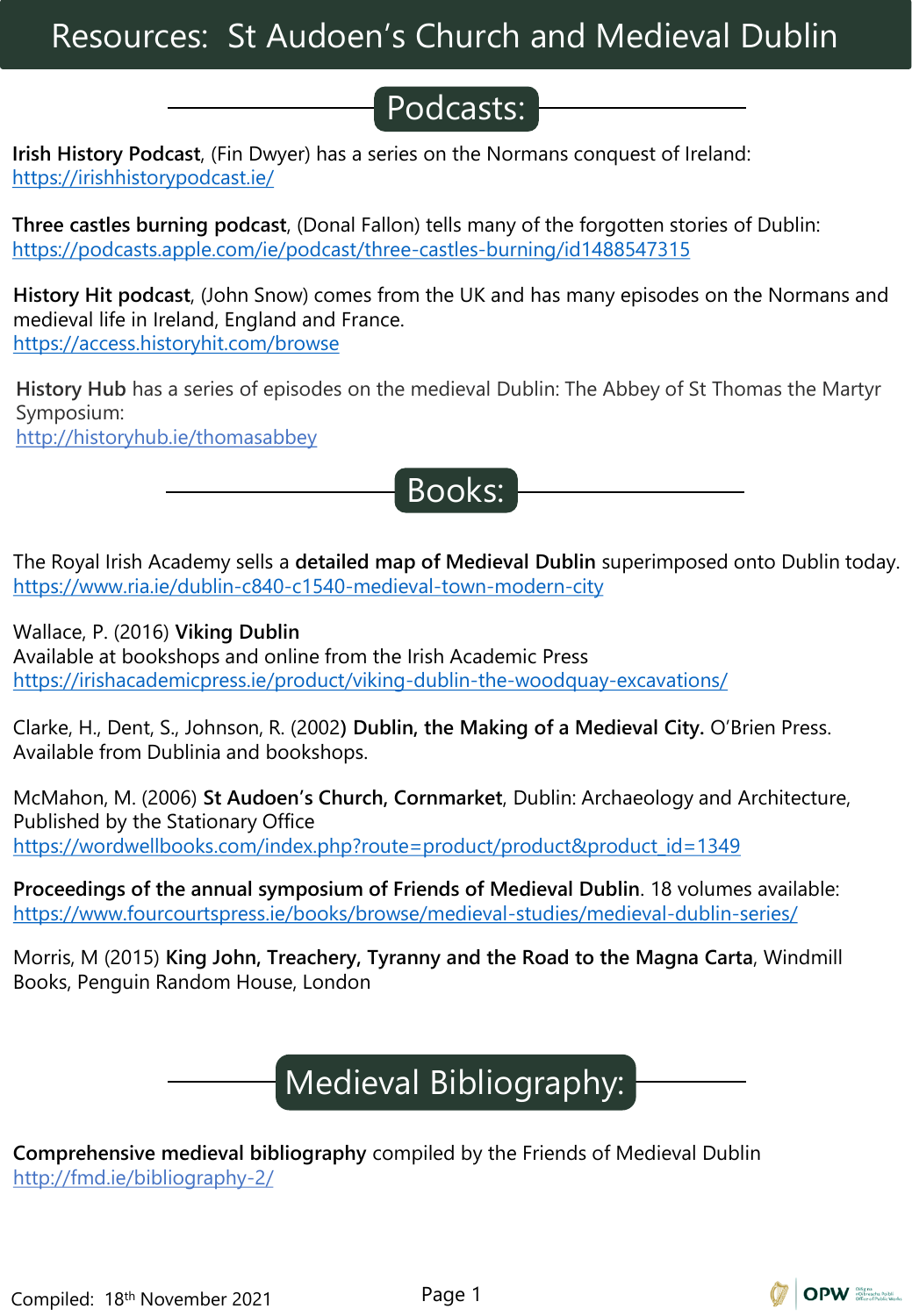## Resources: St Audoen's Church and Medieval Dublin

## Medieval source material:

**Dublin Guild Merchant Roll 1192-1265** – search the original Guild merchant roll <https://databases.dublincity.ie/dmgr/browse.php>

**Gerald of Wales's Topographia Hibernica, England**, c. 1196 - c. 1223, The British Library digital copy. Check out the doodles in the margins. [http://www.bl.uk/manuscripts/Viewer.aspx?ref=royal\\_ms\\_13\\_b\\_viii\\_f001r](http://www.bl.uk/manuscripts/Viewer.aspx?ref=royal_ms_13_b_viii_f001r)

### Online resources:

**Heritage Ireland website** – Contains visitor information on all heritage sites managed by the Irish state.

[www.heritageireland.ie](http://www.heritageireland.ie/)

**Heritage Ireland online educational Resources**: St Audoen's Church, Dublin <https://heritageireland.ie/educational-downloads/audoens-monument-dublin/>

**Heritage Ireland online educational Resources**: Medieval Dublin <https://heritageireland.ie/educational-downloads/medieval-dublin/>

**Heritage Ireland online educational Resources**: Dublin Castle <https://heritageireland.ie/educational-downloads/dublin-castle/>

**Friends of Medieval Dublin**, organise an annual Symposium on medieval Dublin in addition to their published papers, other talks and videos. <http://fmd.ie/>

**Virtual walking tours of medieval Dublin** by Friends of Medieval Dublin [www.heritageweek.ie/projects/virtual-tours-of-medieval-dublin](http://www.heritageweek.ie/projects/virtual-tours-of-medieval-dublin)

**Dublin Festival of History** <https://dublinfestivalofhistory.ie/>

**National Inventory of Architectural Heritage**

[https://www.buildingsofireland.ie/buildings-search/building/50080557/saint-audoens-church-of](https://www.buildingsofireland.ie/buildings-search/building/50080557/saint-audoens-church-of-ireland-church-high-street-dublin-8-dublin)ireland-church-high-street-dublin-8-dublin

Significant **unpublished archaeological excavations in medieval Dublin**: [https://www.heritagecouncil.ie/unpublished\\_excavations/section15.html](https://www.heritagecouncil.ie/unpublished_excavations/section15.html)

McMahon, Mary (2002) **The architecture and archaeology of St Audoen's Church,** Dublin Trinity College (Dublin, Ireland). Department of History of Art and Architecture, 2002, pp 198 <http://www.tara.tcd.ie/handle/2262/77208>

National Library of Ireland – search facility for medieval Dublin: <http://sources.nli.ie/Search/Results?lookfor=medieval+Dublin&type=AllFields&submit=FIND>

Trinity College, Dublin has a collection of **Medieval Manuscripts**: [https://www.tcd.ie/library/manuscripts/collections//medieval/](https://www.tcd.ie/library/manuscripts/collections/medieval/)

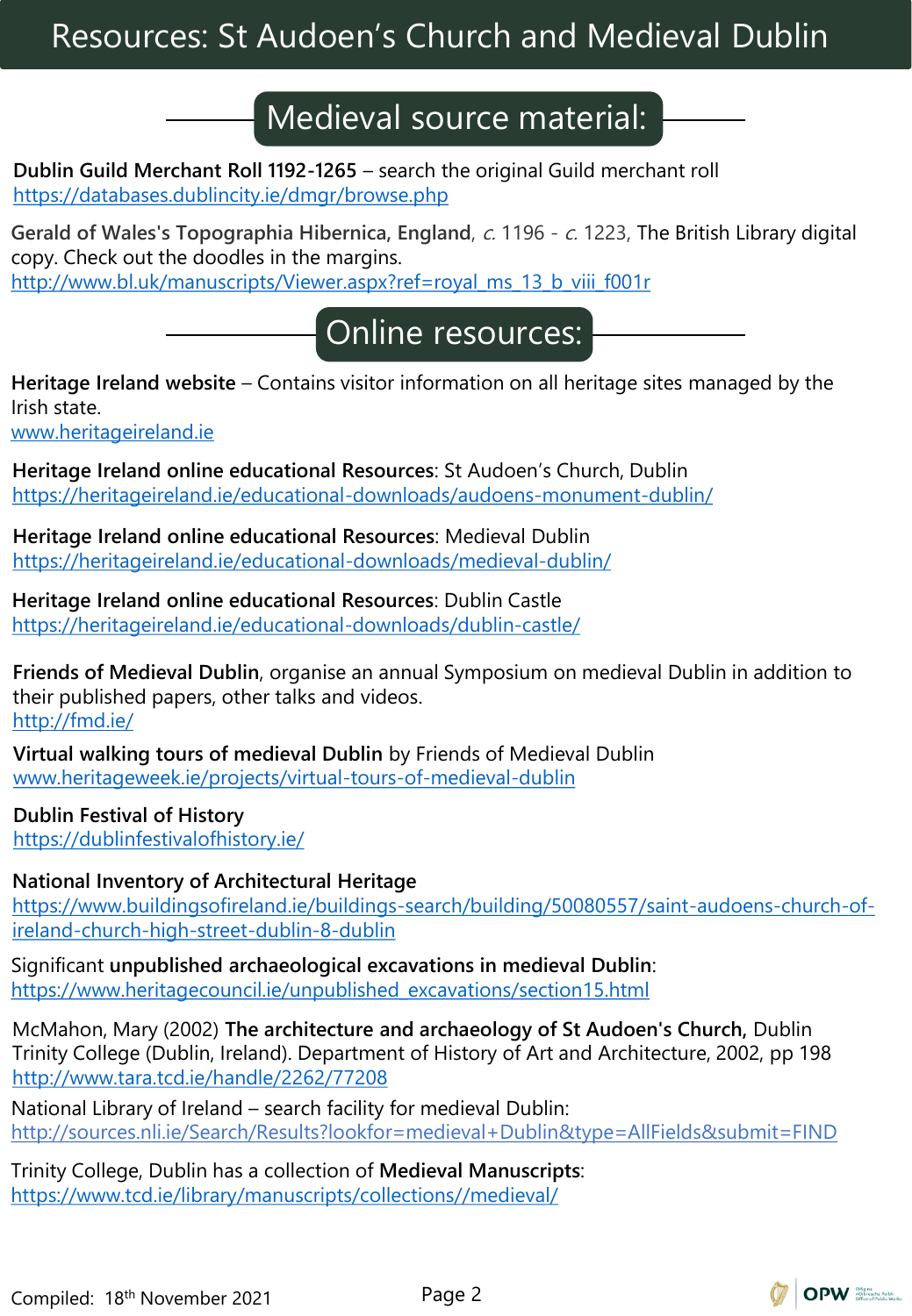## Resources: St Audoen's Church and Medieval Dublin

Dublinia: **10 videos about medieval Dublin**: <https://dublinia.ie/online-learning/primary/videos.html>

Dublinia video: **what can we see of medieval Dublin today**: <https://www.youtube.com/watch?v=voTL6KAxVUg>

**Watch medieval Dublin re-appear before your eyes**: **<https://www.dublinia.ie/online-learning/everyone/>**

Great video of the **underground path of the Poddle River** under Dublin Castle: [https://www.irishtimes.com/culture/heritage/underground-dublin-a-pilgrimage-through-an](https://www.irishtimes.com/culture/heritage/underground-dublin-a-pilgrimage-through-an-ancient-tunnel-network-1.4662108)ancient-tunnel-network-1.4662108

National Library of Ireland has regular seminars and events: <https://www.nli.ie/en/list/current-events.aspx?article=ab4dff07-4ddd-44d0-8f40-b0290016e4e7>

Find out more about the **Vikings at Wood Quay**: <https://www.historyireland.com/volume-22/heritage-outrage-wood-quay/>

Professor Colm Lennon's lecture on **St Anne's Guild** <https://www.ria.ie/charitable-property-manuscripts-st-annes-guild-dublin>

Canavan, T. (2012) **Museum eye: St Audoen's Church** High Street, Dublin 8 https://www.historyireland.com/medieval-history-pre-1500/museum-eye-st-audoens-church-high[street-dublin-8-staudoenschurchopw-ie-353-10-677-0088-26-april-24-oct-9-30am-5-30pm-by](https://www.historyireland.com/medieval-history-pre-1500/museum-eye-st-audoens-church-high-street-dublin-8-staudoenschurchopw-ie-353-10-677-0088-26-april-24-oct-9-30am-5-30pm-by-tony-canavan/)tony-canavan/

The electronic **Dictionary of the Irish Language** (eDIL) is a digital dictionary of **medieval Irish**, fully searchable and very informative <http://www.dil.ie/>

# Mobile Phone App:



**Dublin Walls app** – download from App store or wherever you get your Apps. This amazing resource reconstructs medieval Dublin from the remains of what is there today.

**OPW**